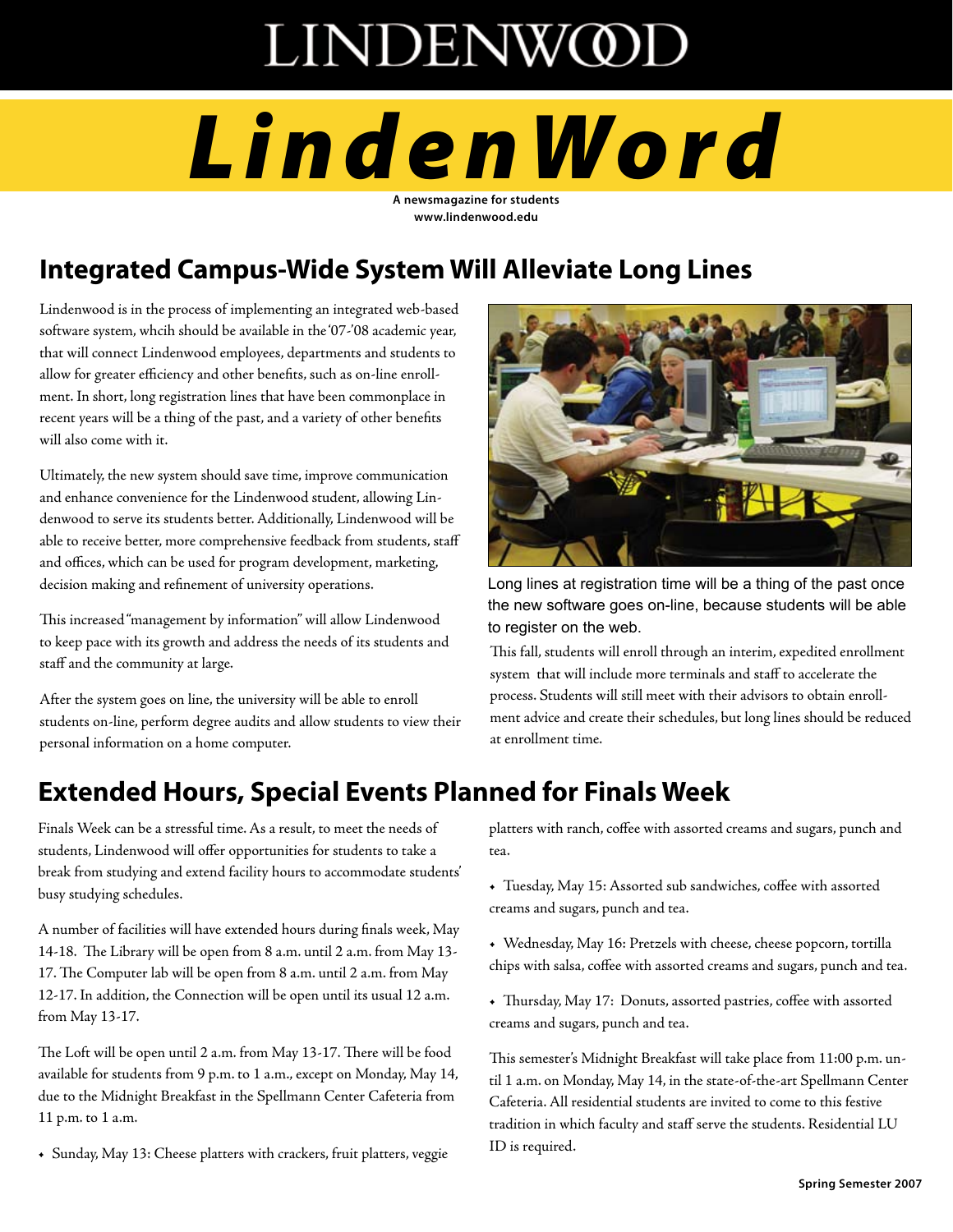# **Lindenwood Offers Summer Work and Learn Program**

As in previous years, Lindenwood is offering students who wish to take classes over the summer the opportunity to offset the costs of tuition, room and board. In order to participate, students must be enrolled in summer classes, bring a cumulative GPA of 2.0 and be registered for 2008 fall semester classes and fall housing.

Students who participate must be able to work 32 hours a week in a job selected by the university. The university uses the summer months to do necessary maintenance and repair, so students should anticipate they will work as either housekeepers or groundskeepers. The normal workday is from 8 a.m. to 5 p.m. with some of the required work hours expected to be done outside of this time-frame.

A new option this summer is the student athlete option. This option is open only to athletes and is available only during the third summer session – July 16 to August 10. Participants must meet the criteria

# **LU Launches New 'First Year Experience' Course**

Having students feel connected during their first year is of paramount importance to Lindenwood. All of Lindenwood's incoming first-year and transfer students with fewer than 24 transferable hours will participate in an exciting, informative and fun program called First Year Experience designed to assist with the transition to college.

The new program will take place prior to the beginning of classes and is designed to help enhance each student's academic, personal and social development. By the time those first-year students attend their first class they will have already made friends and met with their advisors, will know where every building is on campus, and will know how and where to obtain answers to all of their questions.

above and be in their sports' competitive season during the fall semester. Students who take this option will be required to work 20 hours a week and pay a fee of \$250 a week. This fee must be paid in advance. This will cover their tuition, room and board. If they do not elect this option, they will be considered as traditional summer students and work 32 hours per week.

Another option is for new students. A new student may apply for the summer program if he or she is enrolled for the fall 2008 semester and fall housing. This includes new incoming freshmen and transfer students.

Students who are interested in participating in either of these programs should contact Mike Tolman at the Work and Learn Office (636-949- 4562) or Michelle Giessman at the Housing Office (636-949-4848) for applications.

All first-year students will complete a two-credit-hour course (LUL 101) in their first semester that is designed to equip every student with the tools they need to succeed at Lindenwood. Topics covered include time management, study skills, critical thinking, classroom etiquette, values clarification, test-taking strategies and Lindenwood University's history and expectations. The course is taught by faculty members and Student Development administrators.

The course is designed to assist with the transition to college. The Office of First-Year Programs is located in Student Development on the 4th Floor of the Spellmann Center. Please feel free to contact the office at fye@lindenwood.edu or 636-949-4728.

# **Williamson Joins LU as Director of Freshman Programs**

Shane Williamson, of O'Fallon, Mo., has been named the director of freshman programs at Lindenwood. Williamson has a bachelor's degree in marketing and a master's in counseling from Shippensburg University in Shippensburg, Penn., and a doctorate in education from Rutgers University in New Brunswick, N.J.

Williamson comes to Lindenwood from Dorman Honors College, at

# **More Than 1,800 Sign Up for Work and Learn**

The Work and Learn Office, on the third floor of the Spellmann Center, continues to conduct on-going registration for all students who wish to participate in the program in the 2007–2008 school year. To date, more than 1,800 students have registered for Work and Learn for the upcoming year.

Students in the program receive a reduction in room and board of up to \$1,200 per semester in exchange for working 150 hours per semester.

the New Jersey Institute of Technology, where she served as assistant dean for academics for three years, ending in January.

Prior to that, she was first-year counselor at Montclair University in New Jersey from 2001 through 2004 and director of the Multicultural Center at Bloomsburg University in Bloomsburg, Penn., from 1997 to 2001. She also has experience as an instructor at all three institutions.

The majority of the Work and Learn positions remaining are in the environmental maintenance (grounds), housekeeping and cafeteria areas. The university's mailroom in the Spellmann Center will take reservations for student mailboxes when students register for the coming year.

During August, the Work and Learn Office will conduct briefings for supervisors on expectations and changes for the program in the upcoming year.

**LindenWord 2007**

 $0000$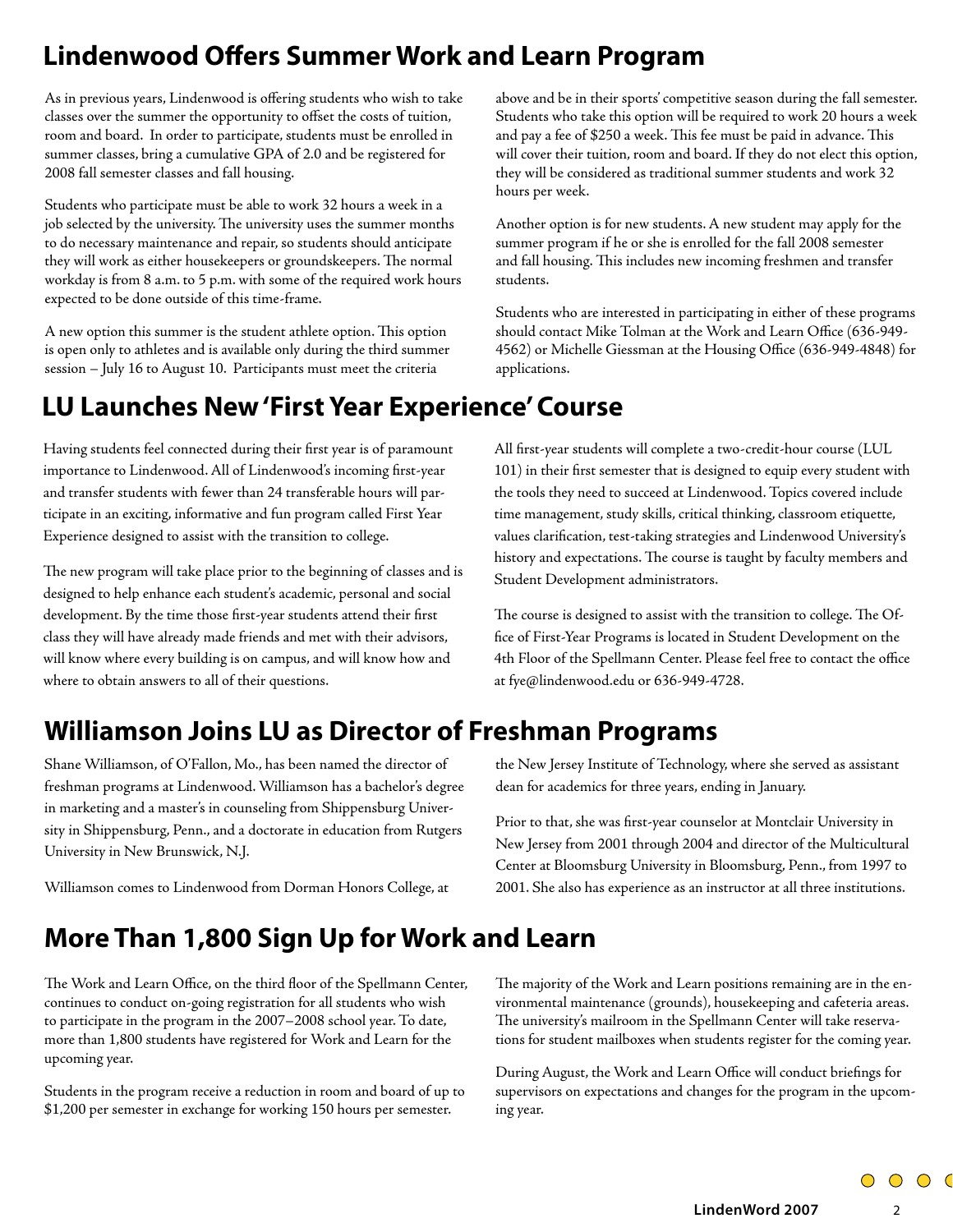# **Graduation is Sooner Than You Think** In order to graduate from Lindenwood University, you must fill out an Application for Degree form. March graduates need to apply by September of the previous year. May and June graduates should apply by November of the previous year. August, September and December graduates should apply by February. These deadlines are firm!

# **International Student Enrollment Reaches Milestone**

Lindenwood has reached a milestone in its total number of international student enrollments. The number of international students on campus has increased from 480 students (from 70 countries) a year ago to 585 students (from 76 counties) for the spring semester—a 21.8 percent increase.

With this student increase comes an expanding level of student diversity. Lindenwood now has students from every region of the world. Lindenwood's international students represent every major religion, including Buddhism, Christianity, Hinduism, Islam, Judaism and Taoism. Their religious views, cultures and attitudes bring a breadth of knowledge to the campus.

The International Student Center has designed programs to assist these students to better integrate into the Lindenwood system. Starting this fall, each international student will be given a three-day orientation prior to the start of classes. This orientation will cover issues that affect international students each year, such as immigration rules, living in the United States and university expectations. Campus policies and procedures, such as Work and Learn, housing and ordering books, are covered

as well. English assessment testing will also be a part of this orientation, ensuring that students are enrolled in the proper English courses.

The International Student Center, with guidance from the Office of Academic Services, has begun using an outside vendor to evaluate transcripts. This will ensure that every transcript, regardless of country, will be evaluated according to national guidelines. This will also ensure that all of our incoming students and their advisors will know exactly what classes have been transferred into their Lindenwood studies.

The Campus Y, a non-profit student organization at Lindenwood, has teamed up with the International Student Center to take students shopping for "essentials" on Friday afternoons. As this service grows, more locations and times will be offered. The Campus Y also has many opportunities for students to volunteer to help children in the St. Charles area and even has a program for volunteering abroad. If international students are interested in this service, please have them contact Kate Buemi at 636-949-4787. Her office located in the Campus Y House on First Capitol Drive.



## **Spring Fling**

Students enjoyed all manners of Spring Fling activities the last week of April, including inflatable attractions like this three-lane bungee run challenge, and a dunk tank. Spring Fling, which is held annually, also included a barbecue, pep rally, and 'LU Palooza' music festival. on the evening of Friday, April 28, students got dressed up for the Black and Gold Celebration dance at the LU Club, which had the James Bond theme 'Casino Royale.'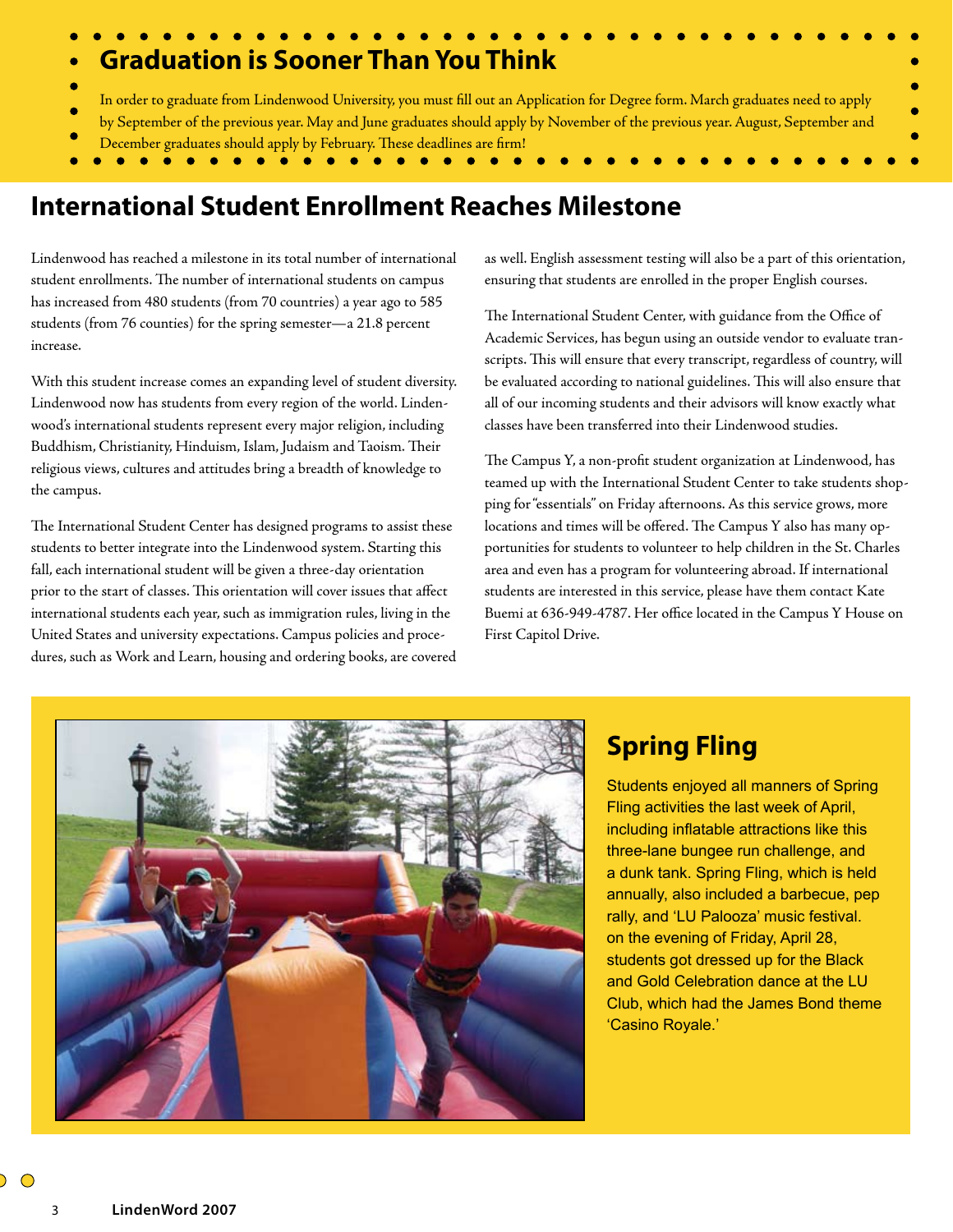# Main Campus Guide..........



## **Important Phone Numbers**

 $\bigcirc$   $\bigcirc$  $\bigcirc$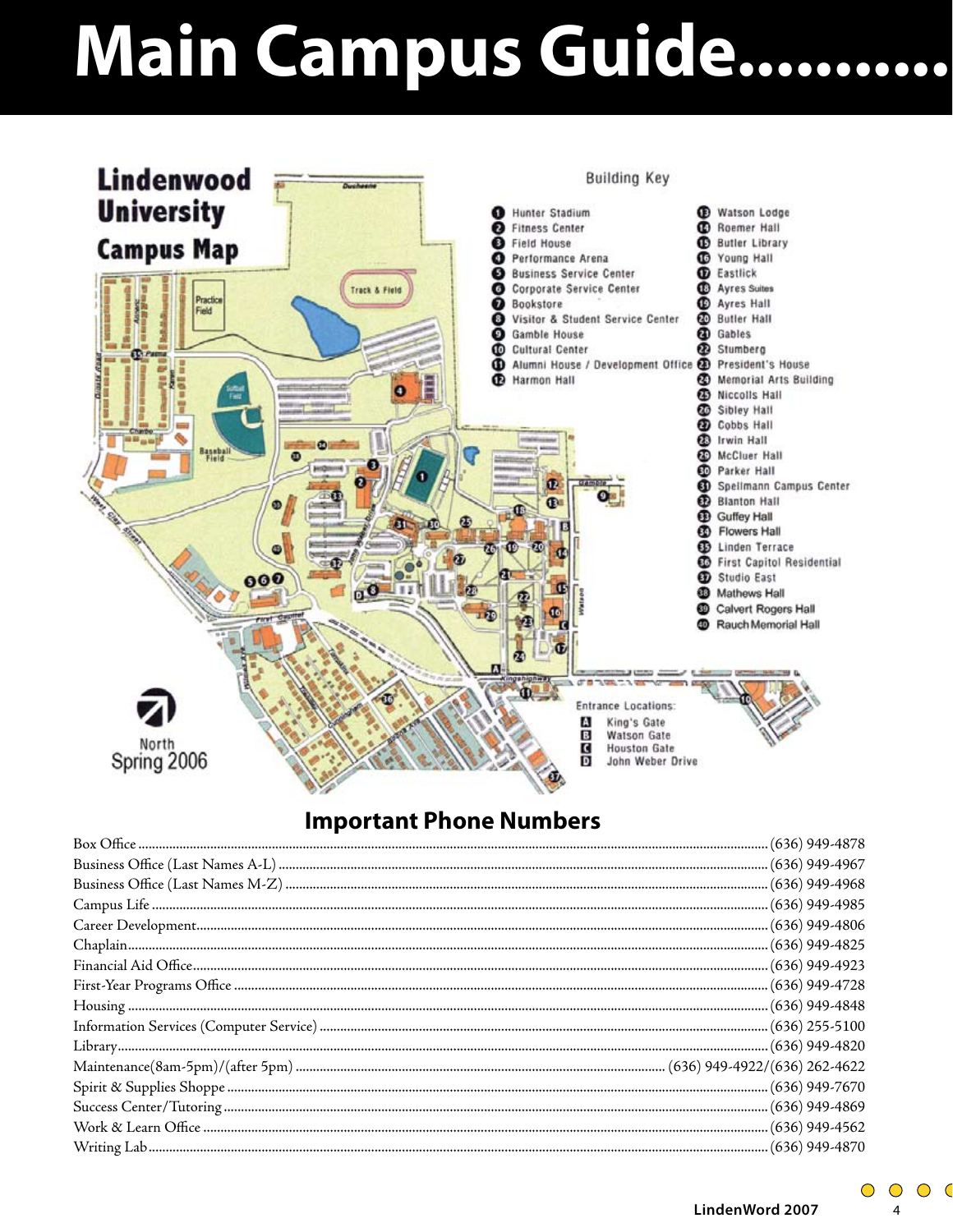# **Main Campus Guide......................A Quick Reference**

### **Spirit & Supplies Shoppe**

**Adjacent to Welcome Center. 8 a.m. - 6 p.m. (M-TR) 8 a.m. - 5 p.m. (F)**

#### **Butler Pool**

**Located on lower level of Butler Hall. 12 – 8 p.m. (M-F) Closed for cleaning (Sat. and Sun.)**

#### **Cafeteria**

**Located on the 2nd floor of the Spellmann Campus Center.**

**Monday – Friday Hot Breakfast 7-9 a.m. Continental 9-10 a.m. Lunch 10 a.m. -2 p.m. Monday – Thursday: Dinner 4:30-7:30 p.m. Friday:** 

**Dinner 4:30–6 p.m. Saturday-Sunday: Brunch 11 a.m. -2 p.m. Dinner 4:30–6 p.m.**





### **\*Grab-and-Go's \***

**Grab-and-Go's are quick lunches in a bag for students on the go. They are available in The Loft.**

**Monday-Friday 10 a.m.-2 p.m.**

#### **Computer Lab**

**PCs for Lindenwood students on the 3rd floor of the Spellmann Center. Check your LionMail!**

**8 a.m. - 12 a.m. (M-TR)**

**8 a.m. - 5 p.m. (F)**

**8 a.m. - 4 p.m. (Sat.)**

**4 p.m. - 12 a.m. (Sun.)**

## **The Connection**

**The Connection, located on the lower level of the Spellmann Center, offers two 65 inch projection TVs, a concession stand, activity boards and patio and assorted tables for study and social activities. 9 a.m. - 12 a.m. (M-TR) 9 a.m. - 8 p.m. (F) 12 - 6 p.m. (Sat.) 2 p.m. - 12 a.m. (Sun.) \*Excluding Extended Hours for Special Events\***





## **Facility Hours of Operation**

#### **Fitness Center**

**8 a.m. - 10 p.m. (M-F) 10 a.m. - 6 p.m. (Sat.) 1-8 p.m. (Sun.)**

#### **Library**

**8 a.m. - 10 p.m. (M-TR) 8 a.m. - 5 p.m. (F) 8 a.m. - 4 p.m. (S) 2 p.m. - 10 p.m. (Sun.) \*Quiet Hours -- Basement Level Only: 10 p.m. - 12 a.m. (Sun. - TR)**





#### **The Loft**

**The Loft, located on the lower level of Butler Hall, includes a lounge with big screen TV, tables for study, wireless Internet access, activity bulletin boards, Foosball tables, the Intramural Sport and Activities Check-out Center and the Lion Mart. Grab-and-Go's are available in the Lion Mart, as well as other food and drink items available for purchase.**



**9 a.m. - 12 a.m. (M-F) 2 p.m. - 12 a.m. (Sat.-Sun.)**

#### **Academic Services**

**Located in Roemer Hall, Terrace Level 8 a.m. - 6 p.m. (M-TR) 8 a.m. - 5 p.m. (F-Sat.)**

#### **Business Office**

**Located in Roemer Hall, First Floor 8 a.m. - 6 p.m. (M-TR) 8 a.m. - 5 p.m. (F-Sat.)**

## **Financial Aid Office**

**Located in Roemer Hall, Terrace Level 8 a.m.-6 p.m. (M-TR) 8 a.m. - 5 p.m. (F-Sat.)**

**\*\*All Hours are subject to change\*\***

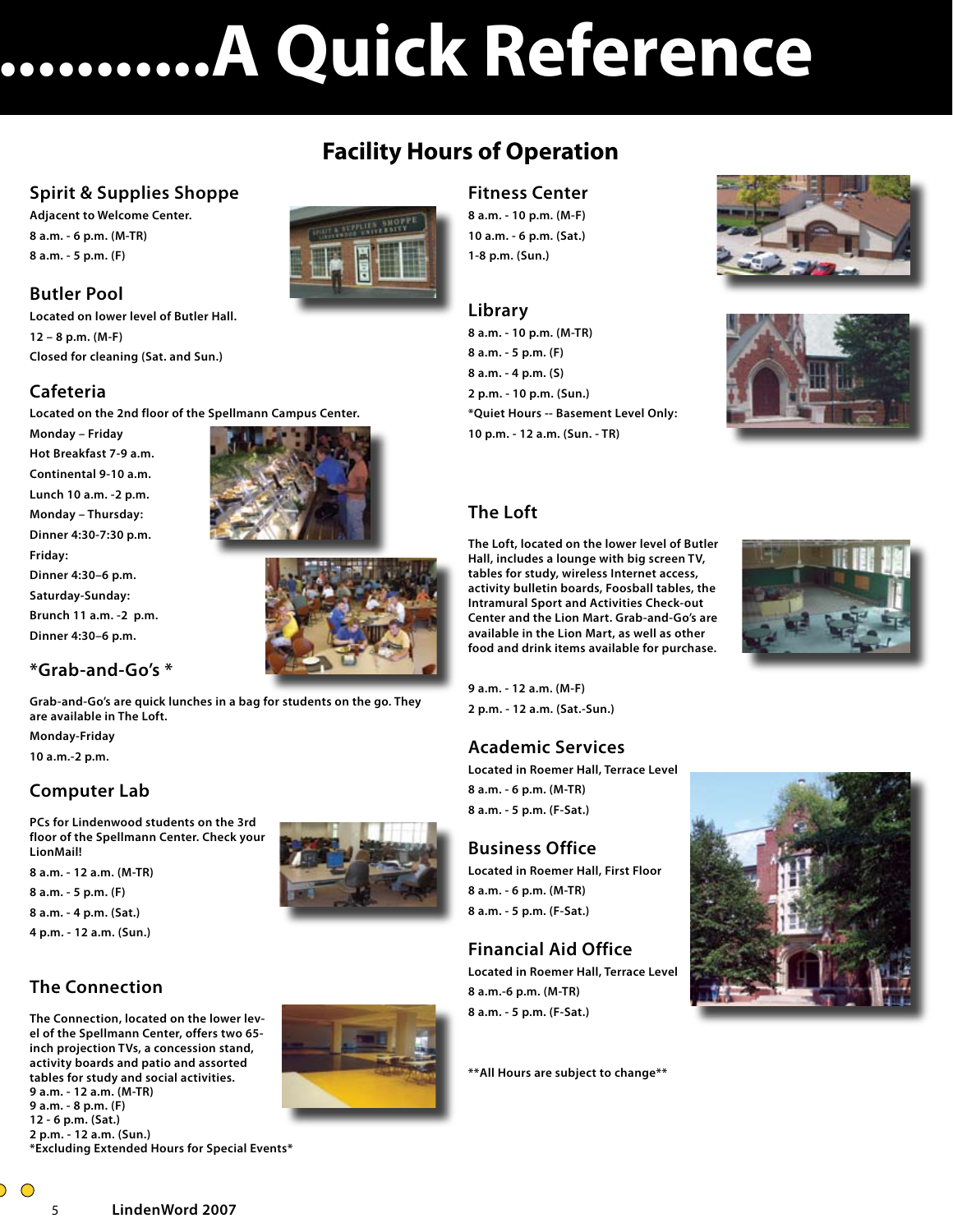# **Alumni Mentor Program Gives Students Valuable Opportunities**

The Lindenwood University Alumni Mentor program gives students an opportunity to develop all-important career skills under the thoughtful and focused guidance of experienced professionals. Mentors' insights and experiences help students define and develop their own career directions, build their confidence, broaden their horizons and see more clearly into the world beyond college.

Career services director Dana Wehrli says the mentor-student relationship brings a "real-world" perspective to the academic learning experience.

"Because students learn from seasoned professionals and experience first-hand the behind-the-scenes realities of careers and workplaces, they can make more informed career choices and better decisions about how to meet life, career and academic goals," Wehrli said.

#### **Program Goals:**

- Provide academic and professional support and encouragement
- Share perspectives on network building
- Help students understand the world of work and the importance of developing career management skills
- Share information about career progression from entry level to advanced positions

#### **Suggested Activities:**

• Student tours mentor's workplace

• Student conducts informational interviews with mentor's colleagues, co-workers and supervisors

• Mentor reviews student's resume, application letters, portfolio, etc.

• Student and mentor discuss various topics related to the student's goals and the mentor's career

#### **Role of the Mentor:**

- Help students define career goals
- Provide career advice and support

#### **Role of the Student:**

- Enlist help from a mentor who has achieved similar career goals
- Gather information from a mentor who has a broad background and diverse experiences

For more information contact Dana Wehrli in Career Services at 636.949.4806 or via e-mail, dwehrli@lindenwood.edu

## **A Show of Support**

On April 18, more than 2,000 members of the Lindenwood Community signed a massive sympathy card for the campus of Virginia Tech in the wake of the deadly shootings there last month. The effort was organized by a group of Professor Jeri Schultz's International Business students. The card was later sent to the president of Virginia Tech.

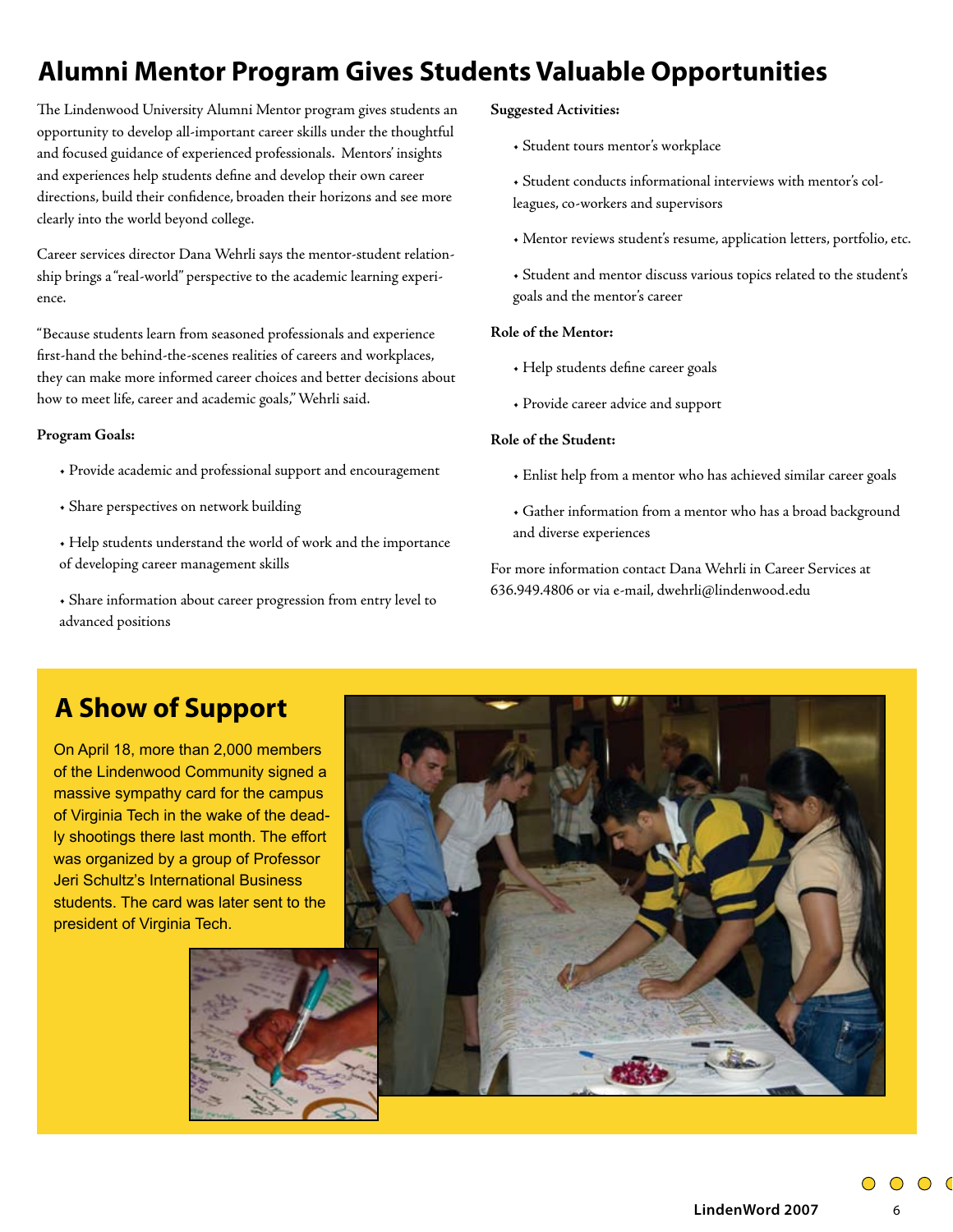## **Textbook Buy-Back Days Scheduled**

If you are finished with your books, sell them back for cash in two locations. To get a price quote for your books, visit the Lindenwood website and click on the order books link, followed by the sell your books link. You can also access the price quotes by clicking the following link, http://direct.mbsbooks.com/cgi-vb/ndbbSearch.mac/search?&FV CUSNO=0&FVGRPNO=35688.

#### **Monday, May 14**

**•** 8 a.m. to 6 p.m. – Lindenwood Spirit & Supplies Shoppe

**•** 9 a.m. to 2:30 p.m. – Spellmann Center: Hallway Outside the Café

#### **Tuesday, May 15**

**•** 8 a.m. to 6 p.m. – Lindenwood Spirit & Supplies Shoppe

**•** 9 a.m. to 2:30 p.m. – Spellmann Center: Hallway Outside the Café

#### **Wednesday, May 16**

**•** 8 a.m. to 6 p.m. – Lindenwood Spirit & Supplies Shoppe

**•** 9 a.m. to 2:30 p.m. – Spellmann Center: Hallway Outside the Café

#### **Thursday, May 17**

**•** 8 a.m. to 6 p.m. – Lindenwood Spirit & Supplies Shoppe

**•** 9 a.m. to 2:30 p.m. – Spellmann Center: Hallway Outside the Café

#### **Friday, May 18**

**•** 8 a.m. to 5 p.m. – Lindenwood Spirit & Supplies Shoppe

**•** 9 a.m. to 2:30 p.m. – Spellmann Center: Hallway Outside the Café

## **Ongoing Events**

#### **Women's Power Hour**

Head to the Lindenwood Fitness Center at 1:30 p.m. each Monday, Wednesday and Friday for a specialized workout

plan and a time designated just for Lindenwood's female students. For more information, contact Craig Schuler at 636-949-4199.

#### **'Dancing with the Stars' Nights**

Newly added to the list of activities are the "Dancing with the Stars" Nights. Monday nights at 7 p.m. and Tuesday nights at 8 p.m. watch and support your "star" of choice. Monday nights consist of performances and voting, while Tuesday nights are the result shows. "Dancing with the Stars" Nights will be held in McCluer Hall Lounge, which was dedicated to alumna Shandi Finnessey, Miss USA 2004, who was a "Dancing With the Stars" contestant earlier this season.

#### **Monday Night Music**

Every Monday, students can enjoy live music in the comfort of the Loft, where all of the talented performers are Lindenwood students. If you are interested in checking out these musical performances, stop by the Loft on Monday nights from 8 p.m. to 11 p.m.

#### **Lindenwood Student Government Association (LSGA)**

LSGA is an excellent way to get involved at Lindenwood University. A number of activities are planned and/or assisted with by the LSGA, including Homecoming and the Spring Black and Gold Celebration. Student advocacy is also part of LSGA. If you are interested in joining LSGA, meetings are at 4 p.m. every Tuesday in The Connection.

#### **Retro and New Movie Nights**

Student Activities offers students the chance to watch some of their favorite classic movies on Tuesdays at 9 p.m. and their favorite new movies on Thursdays at 9 p.m. Both movie nights are held in the Loft. In addition, "Grey's Anatomy" will be shown each Thursday night at 8 p.m. before New Movie Night.

#### **DJ Cosmic Skate**

From 8 p.m. to 10:30 p.m. every Saturday, Lindenwood students may ice skate at the Lindenwood Ice Arena in Wentzville, Mo., for no cost. All you have to do is show your LU ID.